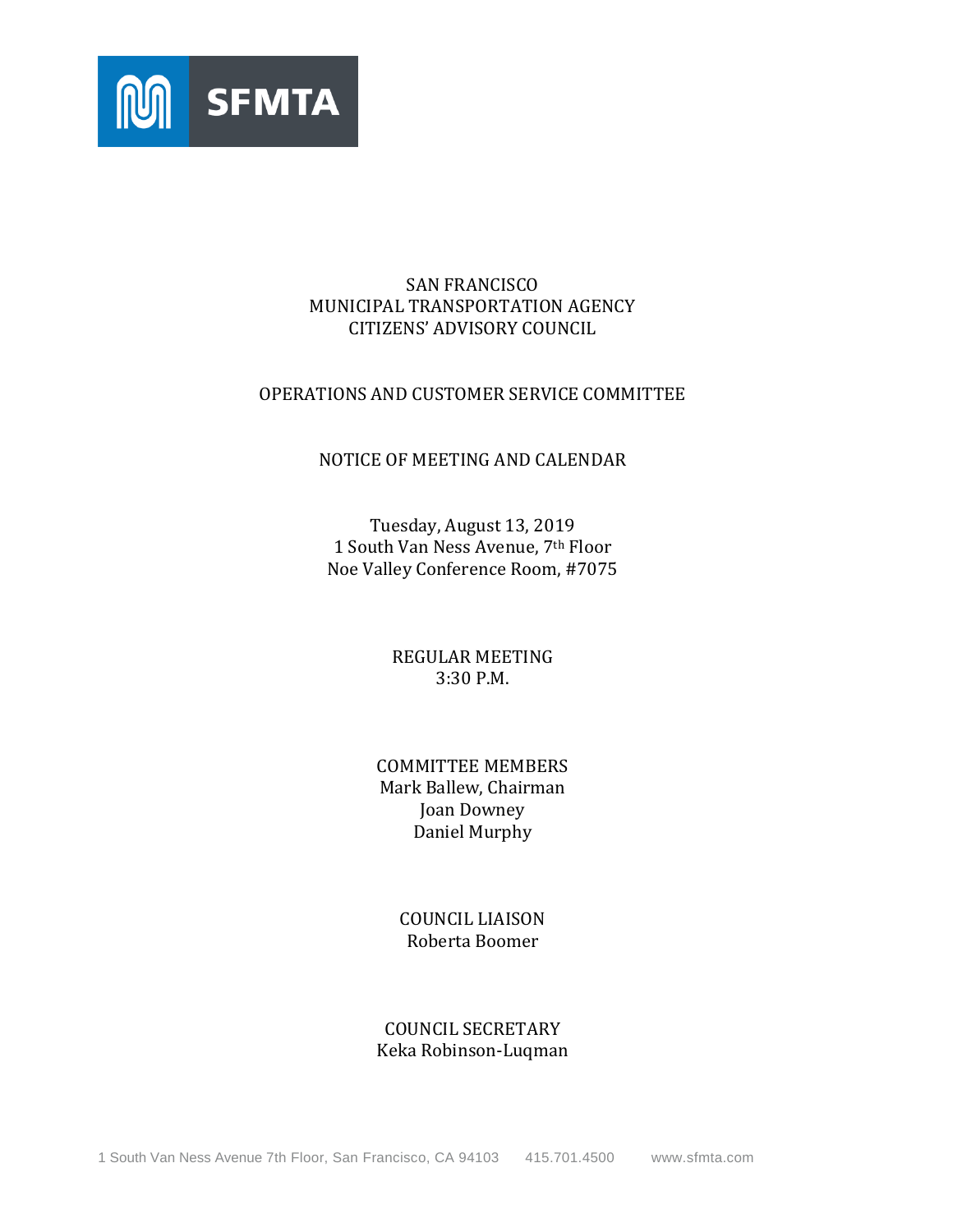- 1. Call to Order
- 2. Roll Call
- 3. Announcement of prohibition of sound producing devices during the meeting.
- 4. Approval of Minutes
	- $\bullet$  June 11, 2019
- 5. Report of the Chairman (For discussion only)
- 6. Public Comment

Members of the public may address the Operations and Customer Service Committee on matters that are within the OCSC's jurisdiction and are not on today's calendar.

# REGULAR CALENDAR

7. Presentation, discussion, and possible action regarding the 4th Street Transit Priority Project. (Steve Boland, Planner. Explanatory documents include a slide presentation and a map.)

8. Presentation, discussion, and possible action regarding subway signs. (David Rojas, Associate Engineer. No explanatory documents.)

9. Committee Members' request for information. (For discussion only)

# ADJOURN

Next regular meeting: Tuesday, October 8th at 3:30 p.m. 1 South Van Ness Avenue, 7th Floor, Noe Valley Conference Room #7075